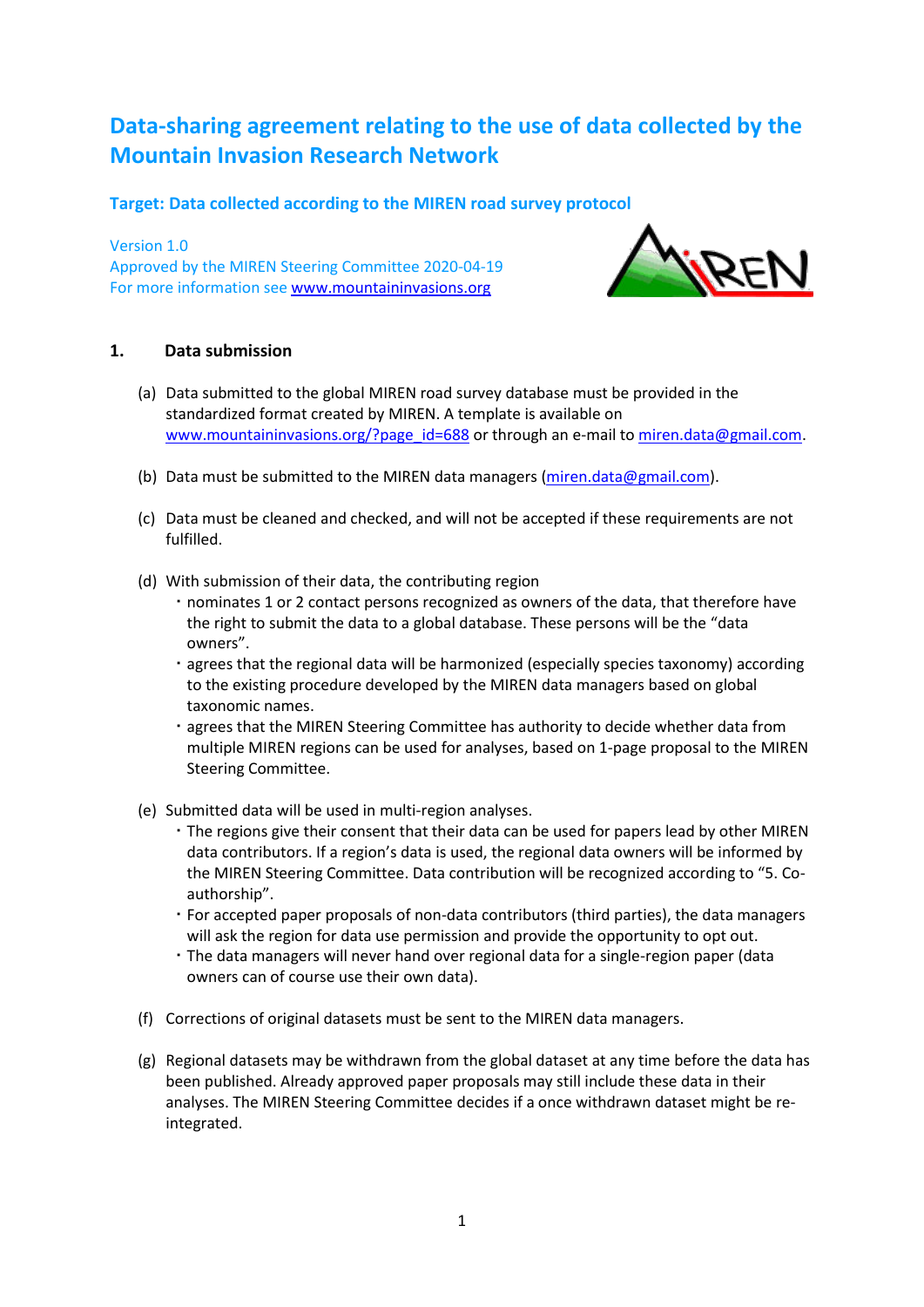# **2. Data publication**

- (a) The submitting region agrees that (part of) their data are published as required by journals for paper publications. This can be only species occurrence data with point location (to be published in GBIF; [www.gbif.org\)](http://www.gbif.org/), or the full dataset used in the analysis (to be published in Dryad; [www.datadryad.org\)](http://www.datadryad.org/).
- (b) Time of data publication:
	- Species occurrences with point locations (GBIF): earliest publication is 2 years after data were collected. If the first paper is published earlier, the lead author should ask the journal for a moratorium.
	- Full dataset used in the analysis (Dryad): In any case, the lead author should ask the journal for a moratorium of 2 years after paper publication to allow time for other papers to be published.
- (c) The submitting region agrees that independent of paper publications all species occurrence data with point location will be submitted to GBIF 5 years after data were collected.

#### **3. Requests for MIREN road survey data - Paper proposals**

- (a) The global MIREN road survey dataset might be used by data contributors as well as nondata contributors (third parties). In both cases, a paper proposal needs to be sent to the MIREN co-chairs [\(miren.chairs@gmail.com;](mailto:miren.chairs@gmail.com) see also [www.mountaininvasions.org/?page\\_id=6\)](http://www.mountaininvasions.org/?page_id=6).
- (b) The paper proposal needs to contain the following (the standardized template created by MIREN must be used):
	- · Preliminary title
	- Brief outline with aims and methods of the study (approx. 0.5 pages)
	- A list of authors that will be working with the data, especially those people coming from outside MIREN
	- Define a rough timeline
	- Specification of required data (which regions, plots, species, years)
	- Explicit statement that the applicant agrees with this data-sharing agreement
- (c) The MIREN Steering Committee will decide within a month, if the paper proposal is approved, based on the following criteria:
	- There is a reasonable link between the aims, expected outputs and data requested.
	- There is no conflict with ongoing publication projects using the MIREN database.
	- This data-sharing agreement is respected.
- (d) The titles of approved paper proposals, together with the names of their applicants, might be published on the MIREN website and in the MIREN newsletter.
- (e) If the paper applicant is a data contributor, the data managers will prepare the dataset needed for the planned analyses and in parallel the regions whose data will be used will be informed about the planned paper by the MIREN Steering Committee.
- (f) If the paper applicant is not a data contributor, the MIREN Steering Committee will ask all regions whose data were requested, if they are willing to share their data for the specific proposal (opt-out option). Given their agreement (or denial), the data managers will finalize the data set needed for the planned analyses.